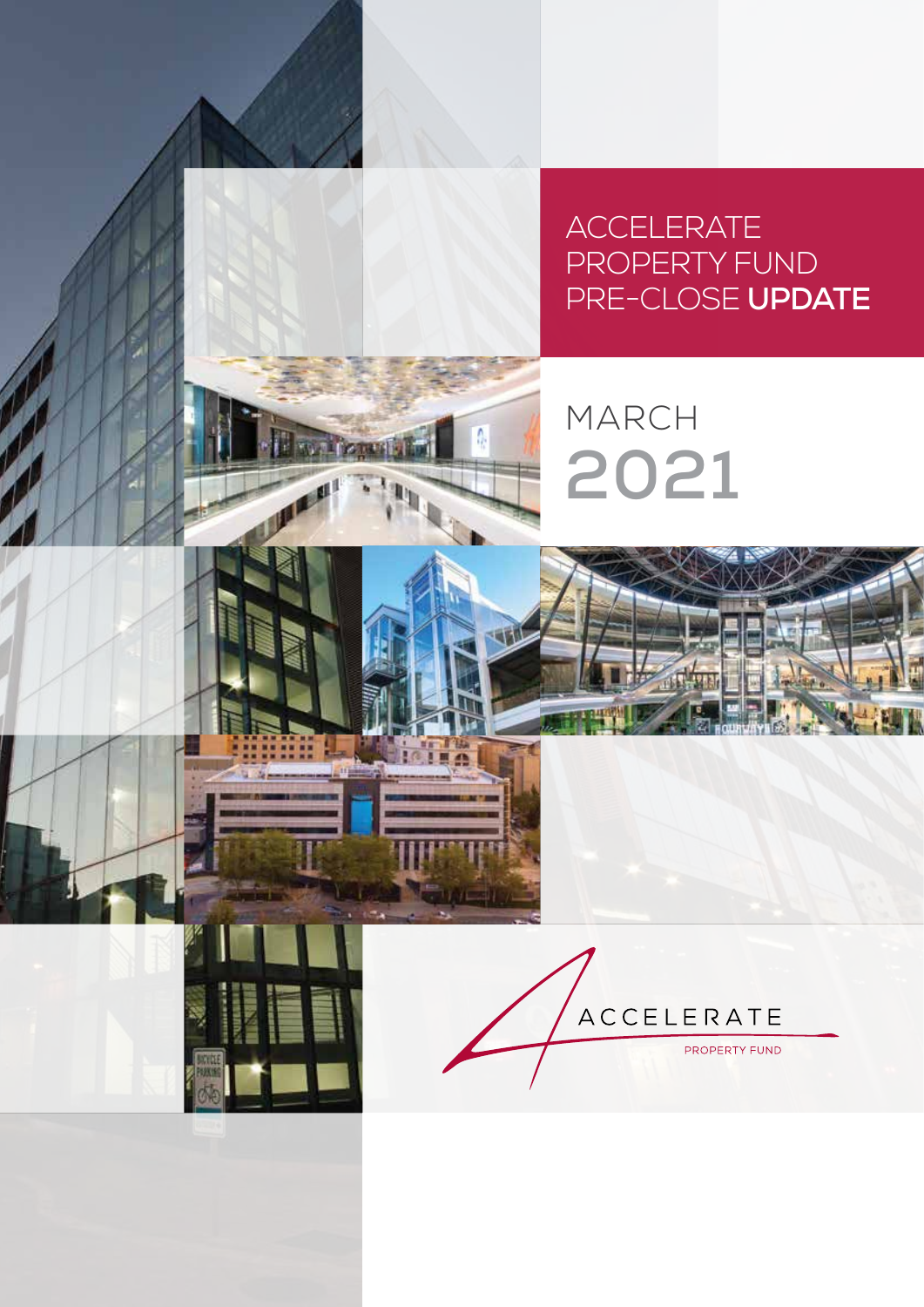# **INTRODUCTION AND MARKET OVERVIEW**

The year 2020 saw companies from every sector experience significant pressure as a result of the weakening economy, further exacerbated by the impact of COVID-19.

As expected, the hard lockdown and subsequent adjusted levels of lockdown, imposed by government, meant that many businesses were unable to trade, or unable to trade at full potential, while these measures were in place. In December 2020, South Africa experienced its 85th month of a weakening economic cycle.

Real estate, as a sector, came under increased pressure as landlords were required to give tenant relief in the form of discounts and deferrals, thereby reducing their expected income. As incomes came under pressure, many of the Real Estate Investment Trusts (REITs) reduced or withheld their distributions, in an effort to improve their balance sheets. This, in addition to the weakening fundamentals that the sector has experienced over

the last three years, saw listed property overall return down 34,5% for the year, a reflection of the difficulty experienced by the sector in South Africa.

South Africa and its real estate sector are set to continue experiencing other headwinds, including failing municipalities and Eskom and its load shedding programme. The continued drain on the fiscus by state-owned entities has been present for a number of years.

As the restrictions eased with the adjusted levels of lockdown, and with increased focus on hygiene requirements and tenant safety, our regional and neighbourhood retail centres began to see their trading grow to levels comparable to the previous year, with spend per head at increased levels year-on-year. The big superregionals in the sector are still not back to the pre-COVID-19 levels. Looking ahead, the implementation of the vaccine roll-out is set to improve consumer and business confidence, as was experienced

in November 2020 when the news of a vaccine programme was released. We are expecting this sentiment to filter into the property industry.

The shoppertainment strategy at Fourways Mall will benefit from this sentiment as shoppers should return to these centres, for the experience, on a more frequent basis.

As the property landscape continues to change, Accelerate Property Fund ("Accelerate or the Fund") remains well positioned to adapt to meet the changing needs of the market, as it did when it introduced the shoppertainment concept. By utilising the Fund's available bulk and repurposing available space, Accelerate looks to diversify its income by incorporating new offerings, including self-storage and residential, thereby expanding the Fund's presence in Fourways and dominating the node.

# **UPDATE ON KEY INDICATORS**

The Fund's approach to COVID-19 has been clear, concise and well executed. It utilised the PI Group recommendations on COVID-19 tenant relief as the basis of its negotiation. It is focused on the long-term stability of the Fund and its tenants.

To this end the Fund focused on:

- Ensuring the long-term sustainability of tenants through granting sufficient rental assistance during COVID-19
- Entering into new longer-term leases when granting COVID-19 assistance
- Rebalancing tenant mix
- Exploring alternative uses for space
- Cutting costs

The weighted average lease expiry (WALE) has increased to 6,1 years (5,6 years at 31 March 2020) following a 10-year extension of the OBI Vienna lease as well as lease extensions negotiated in exchange for COVID-19 assistance granted. The WALE of the European portfolio has increased to just over 12 years.



# **Lease expiry profile by revenue (%)**

Contractual escalations remain strong but have come under some pressure due to COVID-19 with overall contractual escalation in place of 6,6% (6,2% including offshore).

As a result of COVID-19 the Fund has undertaken an extensive cost cutting exercise in order to optimise the funds available to assist tenants and to reduce debt. The cost to income (excluding once-off COVID-19 items) has decreased to 23,2% from 26,2% at 31 March 2020.

Vacancies in the retail space have remained consistent, with vacancies in the office space reducing slightly. The vacancy in the Fund's small industrial portfolio has increased due to one industrial tenant going into liquidation. This additional industrial vacancy has resulted in an increase in the overall Fund vacancy by gross lettable area (GLA) of approximately 1,0%.

**Vacancy by GLA (%)** 



Due to the vacancies consisting mainly of B and C-grade office space and large industrial space with lower rentals per m<sup>2</sup> the Fund's **vacancy by revenue is only 6,6%.**

# **COVID-19**

The Fund has seen a steady rise in rental recoveries (as a % of normalised pre-COVID-19 rental levels) as follows:



The slight decrease in January 2021 was due to the alcohol ban affecting restaurants and alcohol traders.

Total COVID-19 relief for the year ending 31 March 2021 is expected to be in excess of R150 million.

A weak pre-COVID-19 economy made worse by this unprecedented pandemic has resulted in:

- Weak trading conditions at all super-regionals
- An increase in business rescue proceedings
- Reduced business confidence resulting in some tenants not reopening
- Increased pressure on rental levels and vacancies especially B and C-grade office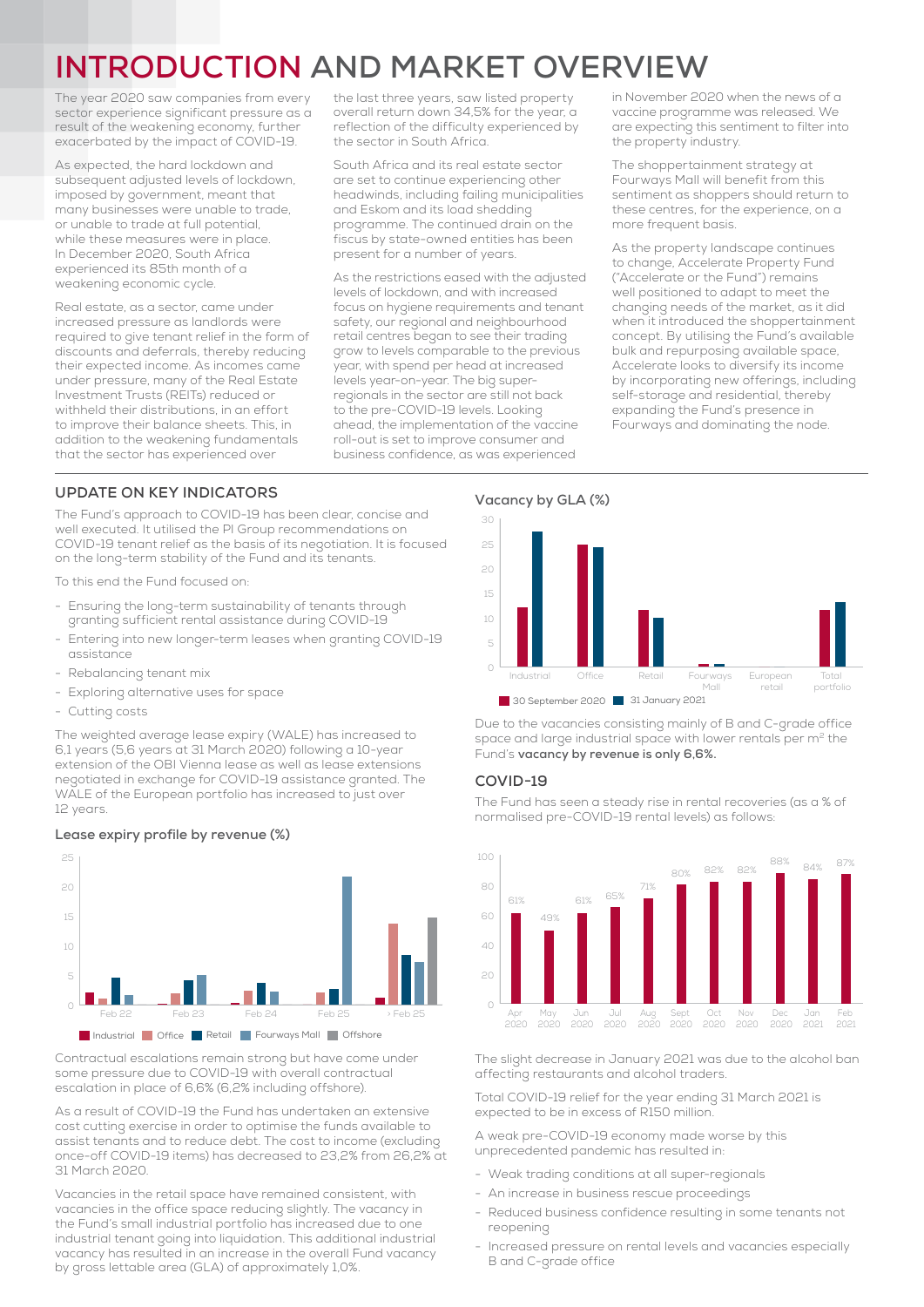# **RETAIL TRADING**

#### **Fourways Mall**

- The head lease reduced from 22 022m<sup>2</sup> at equalisation to under 15 000m2 due to vacancies being filled
- This head lease expires on 29 November 2024
- COVID-19 has delayed the opening of many approved new tenants; however, the following exciting new attractions/tenants have opened at the mall:
	- o Wickleys Steakhouse
	- o The filming of the new season of The Man Cave
	- o The opening of a new La Liga flagship store
- The South African operator of Kidzania is experiencing difficulty in finalising his funding. The joint owners of Fourways Mall are investigating alternatives to ensure the opening of this attraction
- Taking into account that the mall only opened in September 2019, we have seen a gradual uptick in trading with December 2020 up 5% on December 2019
- The Fourways Mall precinct was further enhanced by the opening of the Flagship Leroy Merlin retail store and head office of approximately 19 000m2 (developed and owned by our Fourways Mall partner)

# **Eden Meander**

- Vacancy rate reduced to below 2% with additional letting done towards the end of 2020
- Trading density for the calendar year ended 31 December 2020 was 12,7% higher than 2019
- A blue chip national tenant is negotiating to take up the remainder of the vacancy
- The node is being stimulated by the announcement of the proposed R1 billion Medi-Clinic hospital adjacent to the shopping centre
- APF has considerable bulk in the node to capitalise on future growth

# **Cedar Square**

- The open layout and convenience aspect of Cedar Square has been extremely beneficial to the centre and its tenants in recovering post the COVID-19 lockdown
- This layout provides tenants and shoppers with an open and outdoors feel and naturally promotes social distancing and COVID-19 safety measures
- Trading density for the calendar year ended 31 December 2020 was 12,0% higher than 2019
- Trading figures took a dip in January with the alcohol ban affecting the various restaurants
- Indications from tenants are that trading has substantially recovered since
- Builders Warehouse big box was revamped towards the end of 2020 with a new five-year lease
- Interest remains strong in the remaining vacancies at Cedar Square

### **STER-KINEKOR**

The Fund's exposure to Ster Kinekor is 1,3% of GLA and 0,6% by rental income. A business rescue plan is expected to be issued before 30 April 2021.

According to Ster Kinekor all outlets were profitable pre-COVID-19. Profitability of the business is heavily dependent on receiving new releases.

# **ACCELERATE EUROPE**

The Accelerate Europe portfolio of nine big box retail OBI stores (six in Austria and three in Slovakia) has proven to be extremely resilient during and post COVID-19 lockdown in these countries.

A 10-year extension (lease term is now 16 years) of the Vienna lease has been signed and is in effect from 1 January 2021.

The portfolio was externally valued during July 2020 at €92,5 million (€92,6 million at 31 March 2020). Accelerate does not expect significant impact on valuations in the short and medium term due to:

- Extension of the Vienna lease as well as above 10-year lease tenures on the remaining assets, securing stable income streams
- Exceptional trading on all OBI stores
- Limited impact on capitalisation rates expected